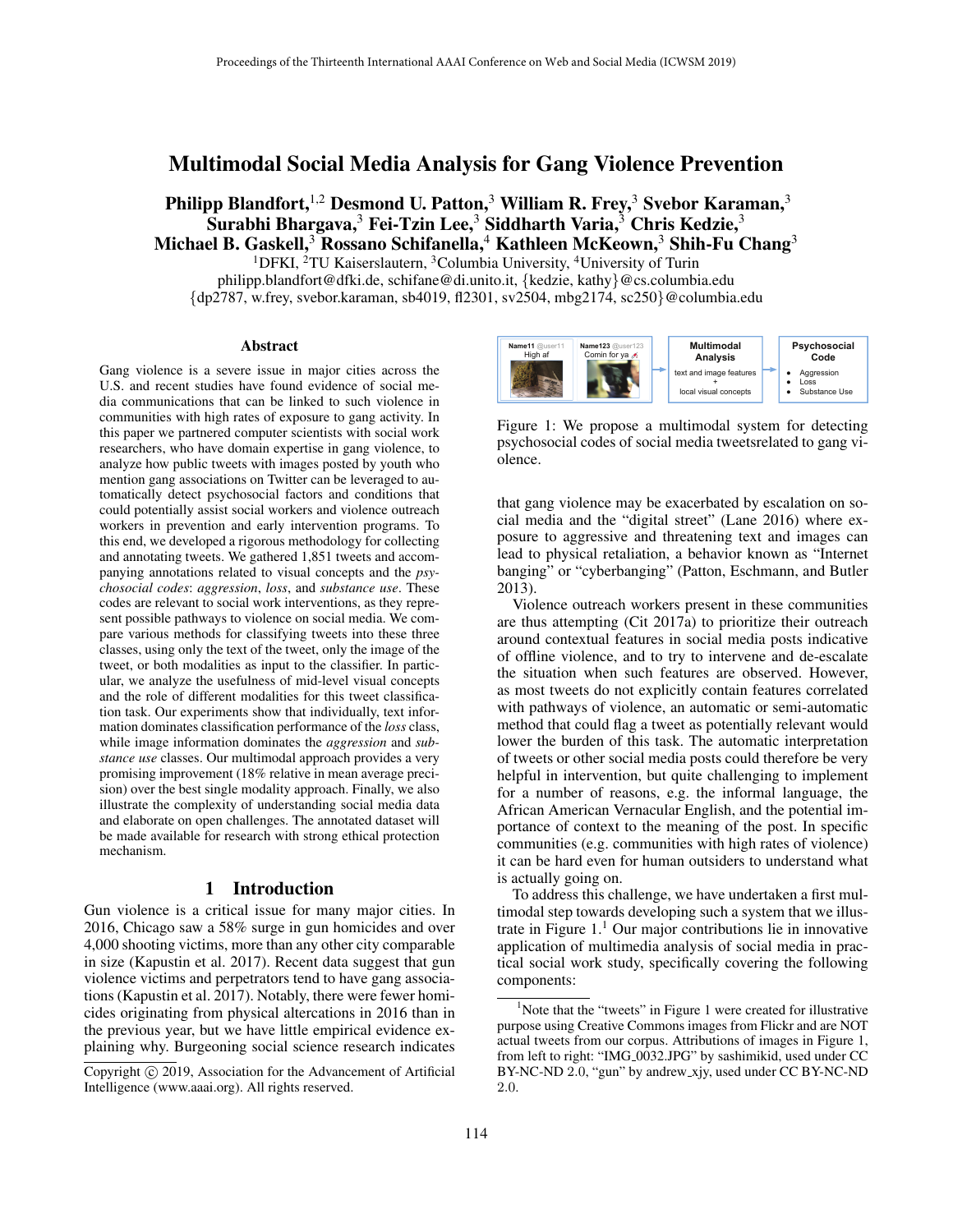- We have developed a rigorous framework to collect context-correlated tweets of gang-associated youth from Chicago containing images, and high-quality annotations for these tweets.
- We have teamed up computer scientists and social work researchers to define a set of visual concepts of interest.
- We have analyzed how the psychosocial codes *loss*, *aggression*, and *substance use* are expressed in tweets with images and developed methods to automatically detect these codes, demonstrating a significant performance gain of 18% by multimodal fusion.
- We have trained and evaluated detectors for the concepts and psychosocial codes, and analyzed the usefulness of the local visual concepts, as well as the relevance of image vs. text for the prediction of each code.

## 2 Related Work

The City of Chicago is presently engaged in an attempt to use an algorithm to predict who is most likely to be involved in a shooting as either a victim or perpetrator (Cit 2017b); however, this strategy has been widely criticized due to lack of transparency regarding the algorithm (Schmidt 2018; Sheley 2017) and the potential inclusion of variables that may be influenced by racial biases present in the criminal justice system (e.g. prior convictions) (BBC 2017; Nellis et al. 2008).

In (Gerber 2014), Gerber uses statistical topic modeling on tweets that have geolocation to predict how likely 20 different types of crimes are to happen in individual cells of a grid that covers the city of Chicago. This work is a large scale approach for predicting future crime locations, while we detect codes in individual tweets related to future violence. Another important difference is that (Gerber 2014) is meant to assist criminal justice decision makers, whereas our efforts are community based and have solid grounding in social work research.

Within text classification, researchers have attempted to extract social events from web data including detecting police killings (Keith et al. 2017), incidents of gun violence (Pavlick et al. 2016), and protests (Hanna 2017). However, these works primarily focus on extracting events from news articles and not on social media and have focused exclusively on the text, ignoring associated images.

The detection of local concepts in images has made tremendous progress in recent years, with recent detection methods (Girshick 2015; Ren et al. 2017; Dai et al. 2016; Liu et al. 2016; Redmon et al. 2016) leveraging deep learning and efficient architecture enabling high quality and fast detections. These detection models are usually trained and evaluated on datasets such as the PascalVOC (Everingham et al. 2010) dataset and more recently the MSCOCO (Lin et al. 2014) dataset. However, the classes defined in these datasets are for generic consumer applications and do not include the visual concepts specifically related to gang violence, defined in section 3.2. We therefore need to define a lexicon of gang-violence related concepts and train own detectors for our local concepts.

The most relevant prior work is that of (Blevins et al. 2016). They predict *aggression* and *loss* in the tweets of Gakirah Barnes and her top communicators using an extensive set of linguistic features, including mappings of African American vernacular English and emojis to entries in the Dictionary of Affective Language (DAL). The linguistic features are used in a linear Support Vector Machine (SVM) to make a 3-way classification between *loss*, *aggression*, and *other*. In this paper we additionally predict the presence of substance use, and model this problem as three binary classification problems since multiple codes may simultaneously apply. We also explore character and word level Convolutional Neural Network (CNN) classifiers, in addition to exploiting image features and their multimodal combinations.

### 3 Dataset

In this section we detail how we have gathered and annotated the data used in this work.

## 3.1 Obtaining Tweets

Working with community social workers, we identified a list of 200 unique users residing in Chicago neighborhoods with high rates of violence. These users all suggest on Twitter that they have a connection, affiliation, or engagement with a local Chicago gang or crew. All of our users were chosen based on their connections to a seed user, Gakirah Barnes, and her top 14 communicators in her Twitter network (top communicators were statistically calculated by most mentions and replies to Gakirah Barnes). Gakirah was a self-identified gang member in Chicago, before her death in April, 2014. Additional users were collected using snowball sampling techniques (Atkinson and Flint 2001). Using the public Twitter API, in February 2017 we scraped all obtainable tweets from this list of 200 users. For each user we then removed all retweets, quote tweets and tweets without any image, limiting the number of remaining tweets per user to 20 to avoid most active users being overrepresented. In total the resulting dataset consists of 1,851 tweets from 173 users.

### 3.2 Local Visual Concepts

To extract relevant information in tweet images related to gang violence, we develop a specific lexicon consisting of important and unique visual concepts often present in tweet images in this domain. This concept list was defined through an iterative process involving discussions between computer scientists and social work researchers. We first manually went through numerous tweets with images and discussed our observations to find which kind of information could be valuable to detect, either for direct detection of "interesting" situations but also for extracting background information such as affiliation to a specific gang that can be visible from a tattoo. Based on these observations we formulated a preliminary list of visual concepts. We then collectively estimated utility (how useful is the extraction of the concept for gang violence prevention?), detectability (is the concept visible and discriminative enough for automatic detection?), and observability for reliable annotation (can we expect to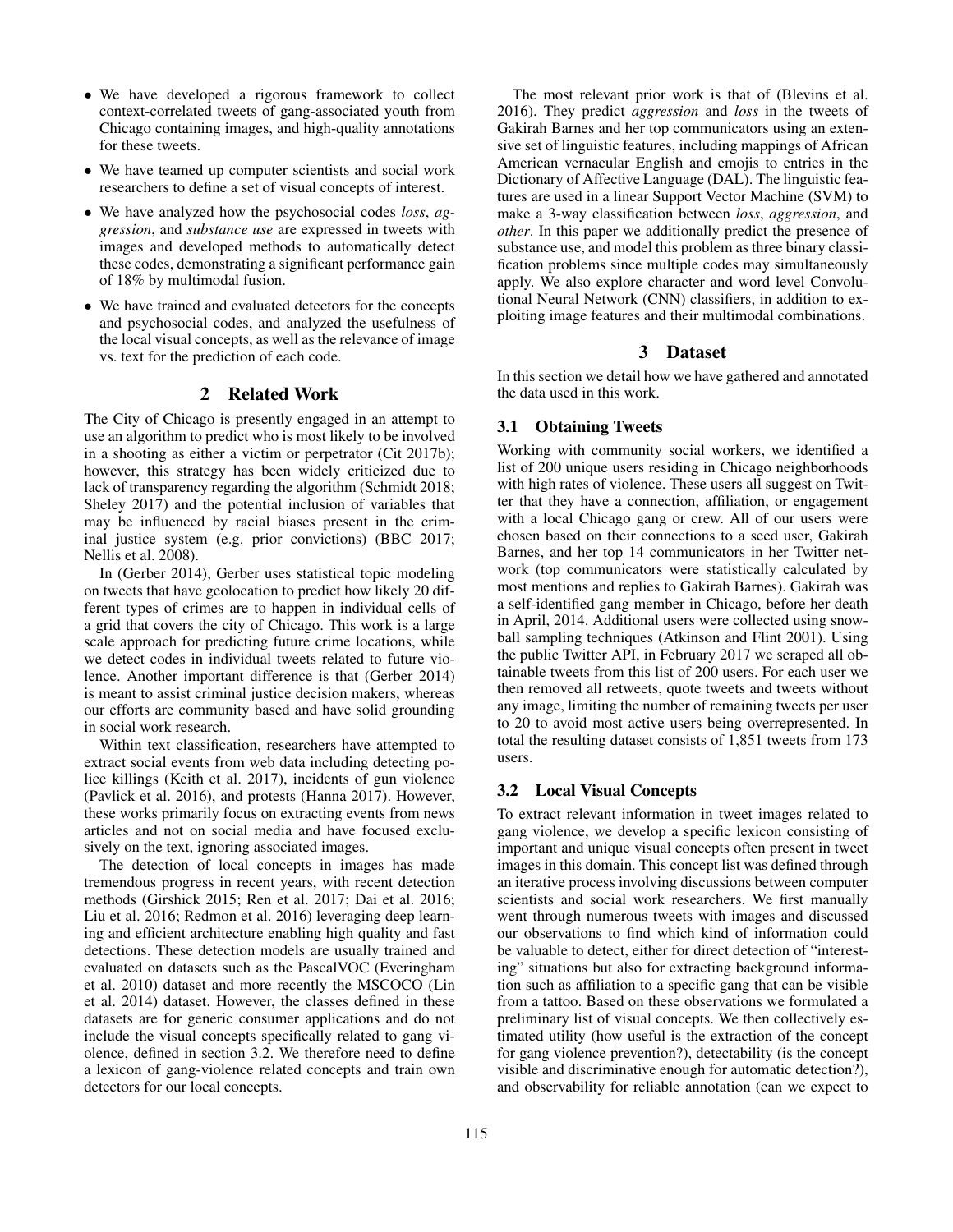

Figure 2: Examples of our gang-violence related visual concepts annotated on Creative Commons images downloaded from Flickr.

obtain a sufficient number of annotations for the concept?), in order to refine this list of potential concepts and obtain the final lexicon.

Our interdisciplinary collaboration helped to minimize the risk of overlooking potentially important information or misinterpreting behaviors that are specific to this particular community. For example, on the images we frequently find people holding handguns with an extended clip and in many of these cases the guns are held at the clip only. The computer scientists of our team did not pay much attention to the extended clips and were slightly confused by this way of holding the guns, but then came to learn that in this community an extended clip counts as a sort of status symbol, hence this way of holding is meant to showcase a common status symbol. Such cross-disciplinary discussions lead to inclusion of concepts such as *tattoos* and separation of concepts to *handgun* and *long gun* in our concept lexicon.

From these discussions we have derived the following set of local concepts (in image) of interest:

- General: *person*, *money*
- Firearms: *handgun*, *long gun*
- Drugs: *lean*, *joint*, *marijuana*
- Gang affiliation: *hand gesture*, *tattoo*

This list was designed in such a way that after the training process described above, it could be further expanded (e.g., by specific hand gestures or actions with guns). We give examples of our local concepts in Figure 2.<sup>2</sup>

### 3.3 Psychosocial Codes

Prior studies (Blevins et al. 2016; Patton et al. 2017) have identified *aggression*, *loss* and *substance use* as emergent themes in initial qualitative analysis that were associated with Internet banging, an emerging phenomenon of gang affiliates using social media to trade insults or make violence threats. Aggression was defined as posts of communication

that included an insult, threat, mentions of physical violence, or plans for retaliation. Loss was defined as a response to grief, trauma or a mention of sadness, death, or incarceration of a friend or loved one. Substance use consists of mentions, and replies to images that discuss or show any substance (e.g., marijuana or a liquid substance colloquially referred to as "lean", see example in Figure 2) with the exception of cigarettes and alcohol.

The main goal of this work is to automatically detect a tweet that can be associated with any or multiple of these three psychosocial codes (*aggression*, *loss* and *substance use*) exploiting both textual and visual content.

#### 3.4 Annotation

The commonly used annotation process based on crowd sourcing like Amazon Mechanical Turk is not suitable due to the special domain-specific context involved and the potentially serious privacy issues associated with the users and tweets.

Therefore, we adapted and modified the Digital Urban Violence Analysis Approach (DUVAA) (Patton et al. 2016; Blevins et al. 2016) for our project. DUVAA is a contextually-driven multi-step qualitative analysis and manual labeling process used for determining meaning in both text and images by interpreting both on- and offline contextual features. We adapted this process in two main ways. First, we include a step to uncover annotator bias through a baseline analysis of annotator perceptions of meaning. Second, the final labels by annotators undergo reconciliation and validation by domain experts living in Chicago neighborhoods with high rates of violence. Annotation is provided by trained social work student annotators and domain experts, community members who live in neighborhoods from which the Twitter data derives. Social work students are rigorously trained in textual and discourse analysis methods using the adapted and modified DUVAA method described above. Our domain experts consist of Black and Latino men and women who affiliate with Chicago-based violence prevention programs. While our domain experts leverage their community expertise to annotate the Twitter data, our social work annotators undergo a five stage training process to prepare them for eliciting context and nuance from the corpus.

For annotation we used the open-source annotation platform VATAS (Patton et al. 2019b) with the following annotation tasks:

 $2^2$ Attributions of Figure 2, from left to right: "GUNS" by djlindalovely, used under CC BY-NC-ND 2.0, "my sistah the art gangstah" by barbietron, used under CC BY-NC 2.0, "Money" by jollyuk, used under CC BY 2.0, "IMG<sub>-0032</sub>.JPG" by sashimikid, used under CC BY-NC-ND 2.0, "#codeine time" by amayzun, used under CC BY-NC-ND 2.0, "G Unit neck tattoo, gangs Trinidad" by bbcworldservice, used under CC BY-NC 2.0. Each image has been modified to show the bounding boxes of the local concepts of interest present in it.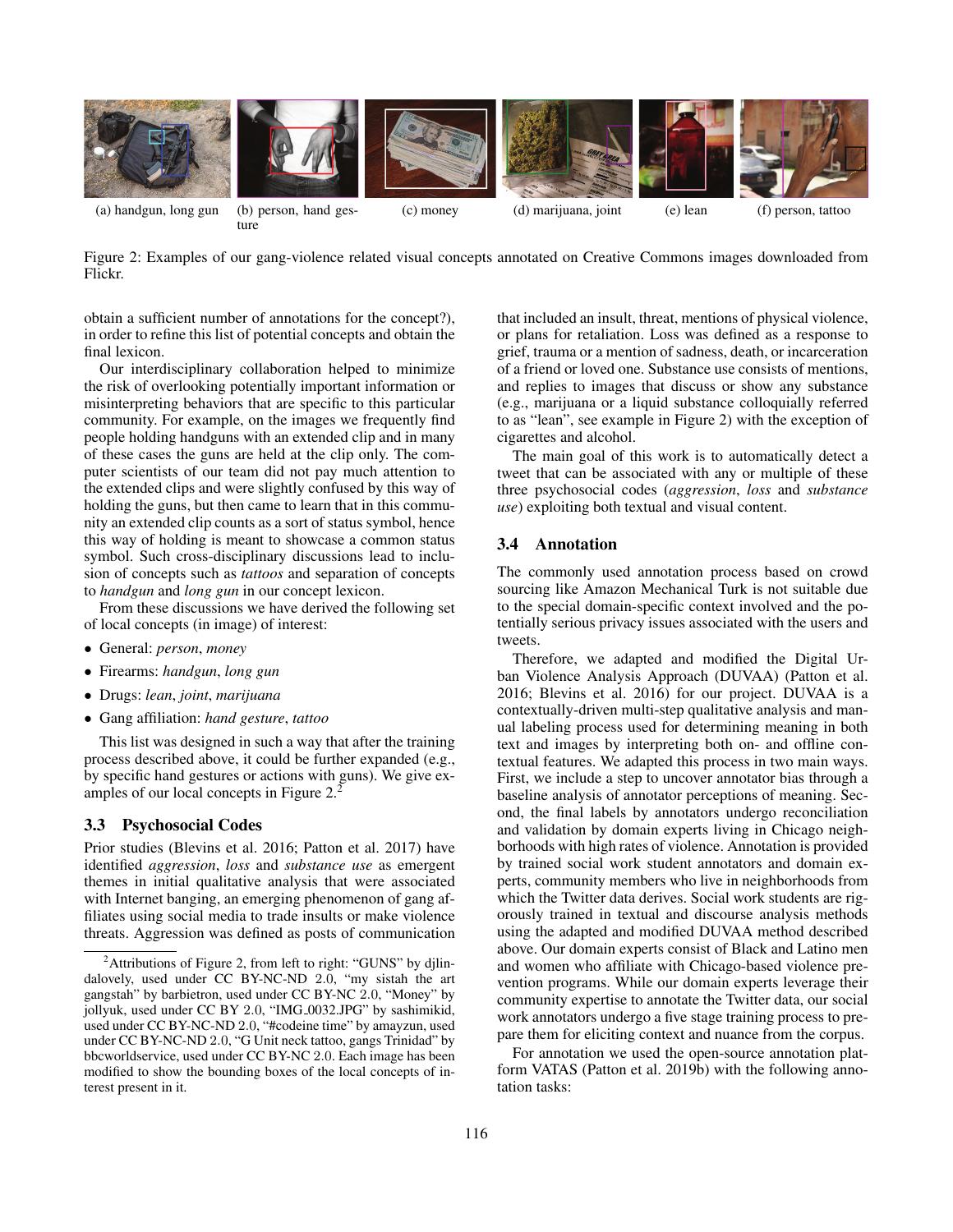| <b>Concepts/Codes</b> | <b>Twitter</b> | <b>Tumblr</b> | <b>Total</b> |
|-----------------------|----------------|---------------|--------------|
| handgun               | 164            | 41            | 205          |
| long gun              | 15             | 105           | 116          |
| joint                 | 185            | 113           | 298          |
| marijuana             | 56             | 154           | 210          |
| person                | 1368           | 74            | 1442         |
| tattoo                | 227            | 33            | 260          |
| hand gesture          | 572            | 2             | 574          |
| lean                  | 43             | 116           | 159          |
| money                 | 107            | 138           | 245          |
| aggression            | 457(185)       |               | 457(185)     |
| loss                  | 397 (308)      |               | 397 (308)    |
| substance use         | 365 (268)      |               | 365 (268)    |

Table 1: Numbers of instances for the different visual concepts and psychosocial codes in our dataset. For the different codes, the first number indicates for how many tweets at least one annotator assigned the corresponding code, numbers in parentheses are based on per-tweet majority votes.

- In the *bounding box annotation task*, annotators are shown the text and tweet of the image. Annotators are asked to mark all local visual concepts of interest by drawing bounding boxes directly on the image. For each image we collected two annotations.
- To reconcile all conflicts between annotations we implemented a *bounding box reconciliation task* where conflicting annotations are shown side by side and the better annotation can be chosen by the third annotator.
- For *code annotation*, tweets including the text, image and link to the original post, are displayed and for each of the three codes *aggression*, *loss* and *substance use*, there is a checkbox the annotator is asked to check if the respective code applies to the tweet. We collected two student annotations and two domain expert annotations for each tweet. In addition, we created one extra code annotation to break ties for all tweets with any disagreement between the student annotations.

Our social work colleagues took several measures to ensure the quality of the resulting dataset during the annotation process. Annotators met weekly as a group with an expert annotator to address any challenges and answer any questions that came up that week. This process also involved iterative correction of reoccurring annotation mistakes and infusion of new community insights provided by domain experts. Before the meeting each week, the expert annotator closely reviewed each annotator's interpretations and labels to check for inaccuracies.

During the annotation process, we monitored statistics of the annotated concepts. We were aiming for at least around 100-200 instances for training plus additional instances for testing, and preliminary statistics made us realize that for some visual concepts of interest, the number of expected instances in the final dataset was insufficient. Specifically, this affected the concepts *handgun*, *long gun*, *money*, *marijuana*, *joint*, and *lean*. For all of these concepts we crawled additional images from Tumblr, using the public Tumblr



Figure 3: Annotator consensus for all psychosocial codes. For better visibility, we exclude tweets that were unanimously annotated as not belonging to the respective codes. Note that for each tweet there are 4 or 5 code annotations.

API with a keyword-based approach for the initial crawling. We then manually filtered the images we retrieved to obtain around 100 images for each of these specific concepts. Finally we put these images into our annotation system and annotated them w.r.t. all local visual concepts listed in Section 3.2.

### 3.5 Statistics

The distribution of concepts in our dataset is shown in Table 1. Note that in order to ensure sufficient quality of the annotations, but also due to the nature of the data, we relied on a special annotation process and kept the total size of the dataset comparatively small.

Figure 3 displays the distributions of fractions of positive votes for all 3 psychosocial codes. These statistics indicate that for the code *aggression*, disagreement between annotators is substantially higher than for the codes *loss* and *substance use*, which both display a similar pattern of rather high annotator consensus.

## 3.6 Data Sharing and Ethical Considerations

The users in our dataset comprise youth of color from marginalized communities in Chicago with high rates of gun violence. Careless handling of the data has the potential to further marginalize and harm the users who are already vulnerable to surveillance and criminalization by law enforcement. Thus, we take several special precautions to protect these users. This includes only sharing the data with people who sign our ethical guidelines, and only releasing tweet IDs instead of any actual tweet contents.<sup>3</sup>

Our social work team members initially attempted to seek informed consent, but to no avail, as participants did not respond to requests. To protect users, we altered text during any presentation so that tweets are not searchable on the Internet, excluded all users that were initially private or changed their status to private during the analysis, and consulted Chicago-based domain experts on annotation decisions, labels and dissemination of research. More general

<sup>&</sup>lt;sup>3</sup>We will make tweet IDs for the data available to researchers who sign an MOU specifying their intended use of the data and their agreement with our ethical guidelines. Contact Philipp Blandfort (philipp.blandfort@dfki.de) or Shih-Fu Chang (sc250@columbia.edu). Our code is available at https://gitlab.com/ blandfort/multimodal.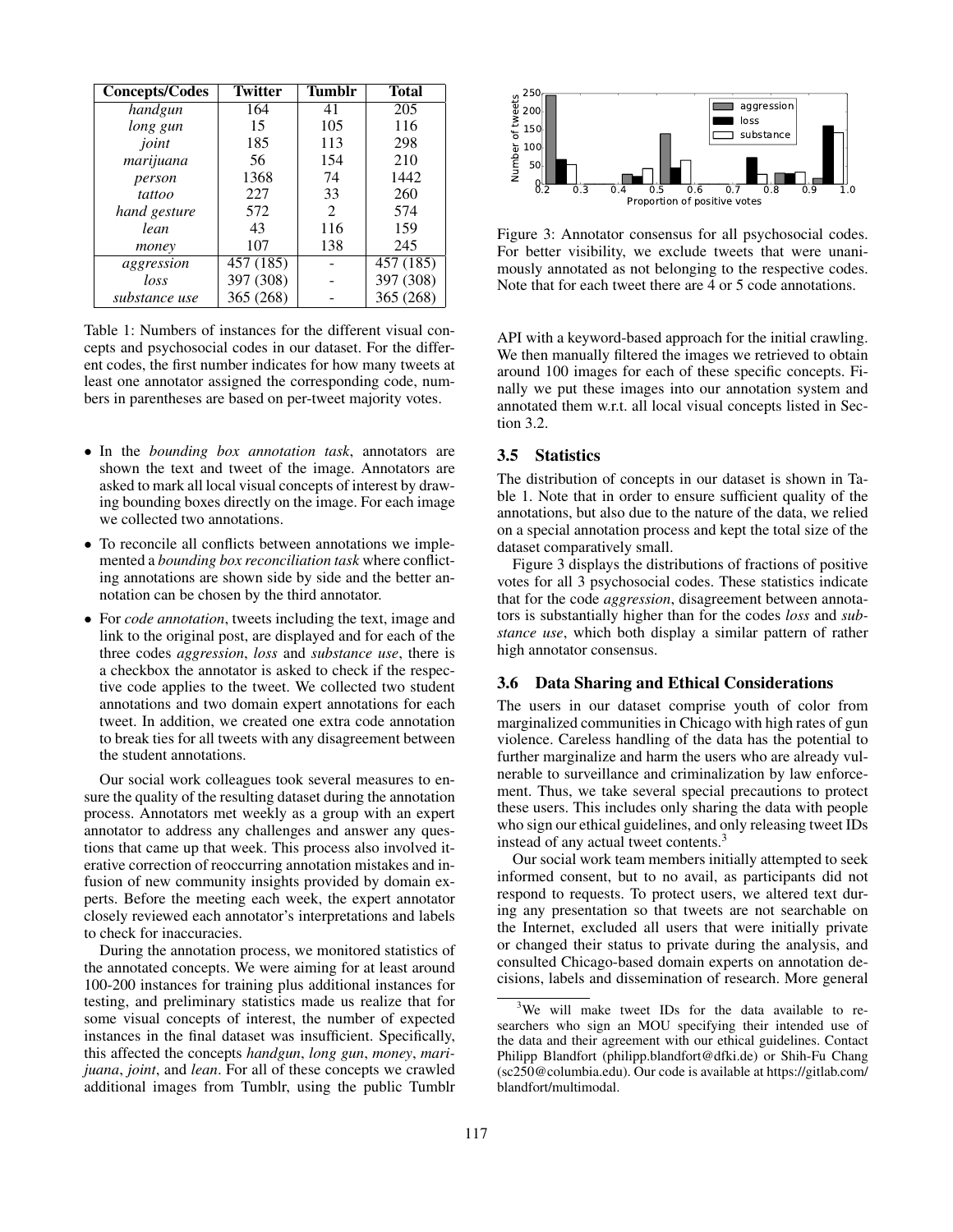ethical implications of this study will be addressed in Section 6.3.

## 4 Methods for Multimodal Analysis

In this section we describe the building blocks for analysis, the text features and image features used as input for the psychosocial code classification with an SVM, and the multimodal fusion methods we explored. Details of implementation and analysis of results will be presented in Sections 5 and 6.

## 4.1 Text Features

As text features, we exploit both sparse linguistic features as well as dense vector representations extracted from a CNN classifier operating at either the word or character level.

Linguistic Features To obtain the linguistic features, we used the feature extraction code of (Blevins et al. 2016) from which we obtained the following:

- Unigram and bigram features.
- Part-of-Speech (POS) tagged unigram and bigram features. The POS tagger used to extract these features was adapted to this domain and cohort of users.
- The minimum and maximum pleasantness, activation, and imagery scores of the words in the input text. These scores are computed by looking up each word's associated scores in the Dictionary of Affective Language (DAL). Vernacular words and emojis were mapped to the Standard American English of the DAL using a translation phrasebook derived from this domain and cohort of users.

CNN Features To extract the CNN features we train binary classifiers for each code. We use the same architecture for both the word and character level models and so we describe only the word level model below. Our CNN architecture is roughly the same as (Kim 2014) but with an extra fully connected layer before the final softmax. I.e., the text is represented as a sequence of embeddings, over which we run a series of varying width one-dimensional convolutions with max-pooling and a pointwise-nonlinearity; the resultant convolutional feature maps are concatenated and fed into a multi-layer perceptron (MLP) with one hidden layer and softmax output. After training the network, the softmax layer is discarded, and we take the hidden layer output in the MLP as the word or character feature vector to train the psychosocial code SVM.

### 4.2 Image Features

We here describe how we extract visual features from the images that will be fed to the psychosocial code classifier.

Local Visual Concepts To detect the local concepts defined in section 3.2, we adopt the Faster R-CNN model (Ren et al. 2017), a state-of-the-art method for object detection in images. The Faster R-CNN model introduced a *Region Proposal Network* (RPN) to produce region bounds and objectness score at each location of a regular grid. The bounding boxes proposed by the RPN are fed to a Fast R-CNN (Girshick 2015) detection network. The two networks share their

convolutional features, enabling the whole Faster R-CNN model to be trained end-to-end and to produce fast yet accurate detections. Faster R-CNN has been shown (Huang et al. 2017) to be one of the best models among the modern convolutional object detectors in terms of accuracy. Details on the training of the model on our data are provided in Section 5.2. We explore the usefulness of the local visual concepts in two ways:

- For each *local visual concept* detected by the faster R-CNN, we count the frequency of the concept detected in a given image. For this, we only consider predictions of the local concept detector with a confidence higher than a given threshold, which is varied in experiments.
- In order to get a better idea of the potential usefulness of our proposed local visual concepts, we add one model to the experiments that uses *ground truth local concepts* as features. This corresponds to features from a perfect local visual concept detector. This method is considered out-ofcompetition and is not used for any fusion methods. It is used only to gain a deeper understanding of the relationship between the local visual concepts and the psychosocial codes.

Global Features As *global image features* we process the given images using a deep convolutional model (Inceptionv3 (Szegedy et al. 2016)) pre-trained on ImageNet (Deng et al. 2009) and use activations of the last layer before the classification layer as features. We decided not to update any weights of the network due to the limited size of our dataset and because such generic features have been shown to have a strong discriminative power (Razavian et al. 2014).

### 4.3 Fusion Methods for Code Detection

In addition to the text- and image-only models that can be obtained by using individually each feature described in Sections 4.1 and 4.2, we evaluate several tweet classification models that combine multiple kinds of features from either one or both modalities. These approaches always use features of all non-fusion methods for the respective modalities outlined in Sections 4.1 and 4.2, and combine information in one of the following two ways:

- *Early fusion*: the different kinds of features are concatenated into a single feature vector, which is then fed into the SVM. For example, the text-only early fusion model first extracts linguistic features and deploys a character and a word level CNN to compute two 100-dimensional representations of the text, and then feeds the concatenation of these three vectors into an SVM for classification.
- *Late fusion* corresponds to an ensemble approach. Here, we first train separate SVMs on the code classification task for each feature as input, and then train another final SVM to detect the psychosocial codes from the probability outputs of the previous SVMs.

## 5 Experiments

Dividing by twitter users (splitting on a user basis so that tweets of the same user are not repeated in both training and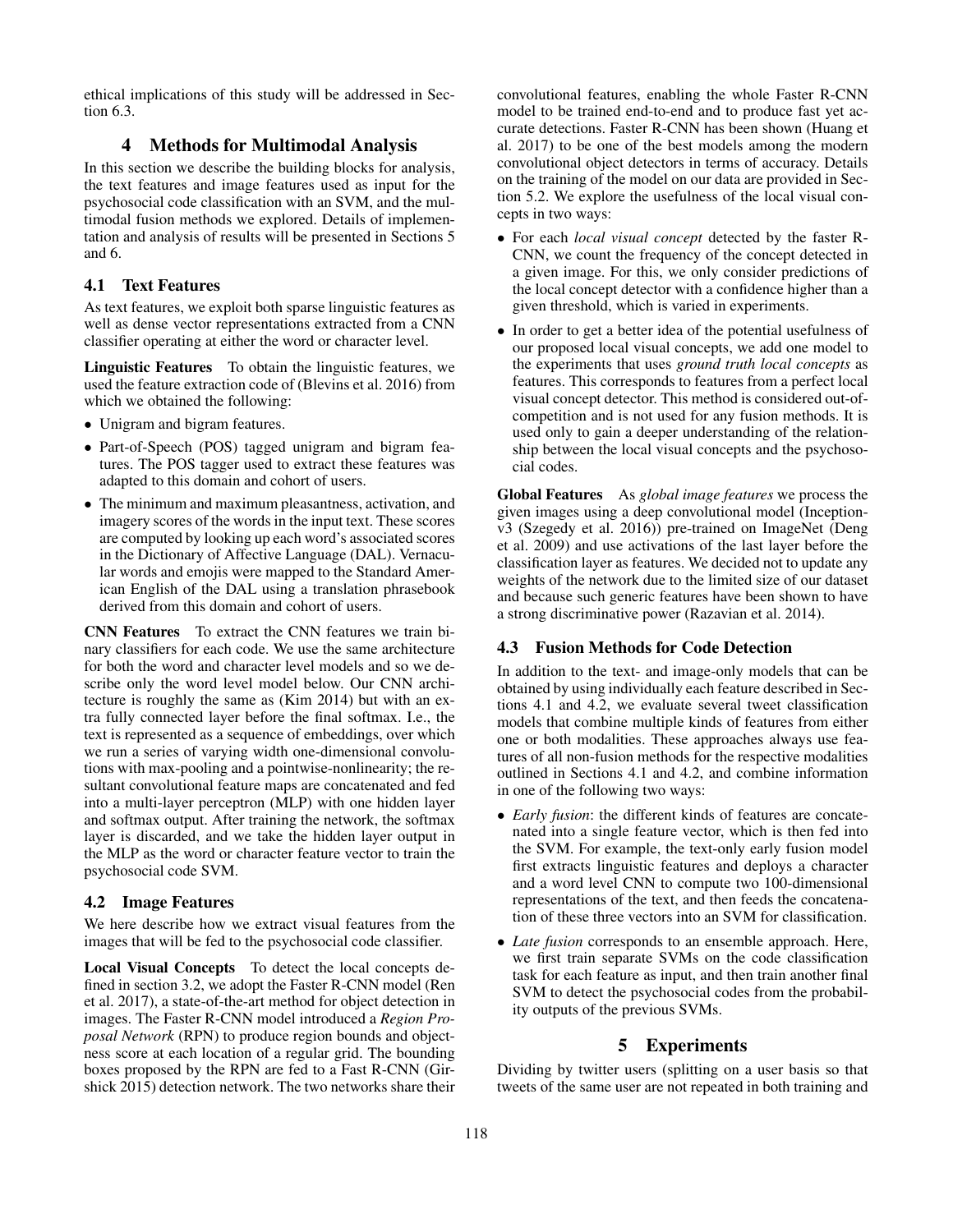test sets), we randomly split our dataset into 5 parts with similar code distributions and total numbers of tweets. We use these splits for 5-fold cross validation, i.e. all feature representations that can be trained and the psychosocial code prediction models are trained on 4 folds and tested on the unseen 5th fold. All reported performances and sensitivities are averaged across these 5 data splits. Statements on statistical significance are based on 95% confidence intervals computed from the 5 values on the 5 splits.

We first detail how the text and image representations are trained on our data. We then discuss the performance of different uni- and multimodal psychosocial code classifiers. The last two experiments are designed to provide additional insights into the nature of the code classification task and the usefulness of specific concepts.

### 5.1 Learning Text Representations

Linguistic Features We do not use all the linguistic features described in Section 4.1 as input for the SVM but instead during training apply feature selection using an ANOVA F-test that selects the top 1, 300 most important features. Only the selected features are provided to the SVM for classification. We used the default SVM hyperparameter settings of (Blevins et al. 2016).

CNN Features We initialize the word embeddings with pretrained 300-dimensional *word2vec* (Mikolov et al. 2013) embeddings (obtained from https://code.google.com/ p/word2vec/). For the character level model, we used 100 dimensional character embeddings randomly initialized by sampling uniformly from  $(-0.25, 0.25)$ . In both CNN models we used convolutional filter windows of size 1 to 5 with 100 feature maps each. The convolutional filters applied in this way can be thought of as word (or character) ngram feature detectors, making our models sensitve to chunks of one to five words (or characters) long. We use a 100-dimensional hidden layer in the MLP. During cross-validation we train the CNNs using the Nesterov Adam (Dozat 2016) optimizer with a learning rate of .002, early stopping on 10% of the training fold, and dropout of .5 applied to the embeddings and convolutional feature maps.

## 5.2 Learning to Detect Local Concepts

Our local concepts detector is trained using the image data from Twitter and Tumblr and the corresponding bounding box annotations. We use the Twitter data splits defined above and similarly define five splits for the Tumblr data with similar distribution of concepts across different parts. We train a Faster R-CNN model (publicly available implementation from https://github.com/endernewton/tf-faster-rcnn) using a 5-fold cross validation, training using 4 splits of the Twitter and Tumblr data joined as a training set. We evaluate our local concepts detection model on the joined test set, as well as separately on the Twitter and Tumblr test set, and will discuss its performance in section 6.1.

The detector follows the network architecture of VGG-16 and is trained using the 4-step alternating training approach detailed in (Ren et al. 2017). The network is initialized with an ImageNet-pretrained model and trained for the task of local concepts detection. We use an initial learning rate of 0.001 which is reduced by a factor of 0.9 every 30k iterations and trained the model for a total of 250k iterations. We use a momentum of 0.8 and a weight decay of 0.001.

During training, we augment the data by flipping images horizontally. In order to deal with class imbalance while training, we weigh the classification cross entropy loss for each class by the logarithm of the inverse of its proportion in the training data. We will discuss in detail the performance of our detector in Section 6.1.

### 5.3 Detecting Psychosocial Codes

We detect the three psychosocial codes separately, i.e. for each code we consider the binary classification task of deciding whether the code applies to a given tweet.

For our experiments we consider a tweet to belong to the positive class of a certain code if at least one annotator marked the tweet as displaying that code. For the negative class we used all tweets that were not marked by any annotator as belonging to the code (but might belong or not belong to any of the two other codes). We chose this way of converting multiple annotations to single binary labels because our final system is not meant to be used as a fully automatic detector but as a pre-filtering mechanism for tweets that are potentially useful for social workers. Given that the task of rating tweets with respect to such psychosocial codes inevitably depends on the perspective on the annotator to a certain extent, we think that even in case of a majority voting mechanism, important tweets might be missed.<sup>4</sup>

In addition to the models trained using the features described in Section 4, we also evaluate two baselines that do not process the actual tweet data in any way. Our *random baseline* uses the training data to calculate the prior probability of a sample belonging to the positive class and for each test sample predicts the positive class with this probability without using any information about the sample itself. The other baseline, *positive baseline*, always outputs the positive class.

All features except the linguistic features were fed to an SVM using the RBF kernel for classifying the psychosocial codes. For linguistic features, due to issues when training with an RBF kernel, we used a linear SVM with squared hinge loss, as in (Blevins et al. 2016), and  $C = 0.01, 0.03$ and 0.003 for detecting *aggression*, *loss* and *substance use* respectively. Class weight was set to balanced, with all other parameters kept at their default values. We used the SVM implementation of the Python library scikit-learn (Pedregosa et al. 2011). This two stage approach of feature extraction plus classifier was chosen to allow for a better understanding of the contributions of each feature. We preferred SVMs in the 2nd stage over deep learning methods since SVMs can be trained on comparatively smaller datasets without the need to optimize many hyperparameters.

<sup>&</sup>lt;sup>4</sup> For future work we are planning to have a closer look at the differences between annotations of community experts and students and based on that treat these types of annotations differently. We report a preliminary analysis in that direction in Section 6.2.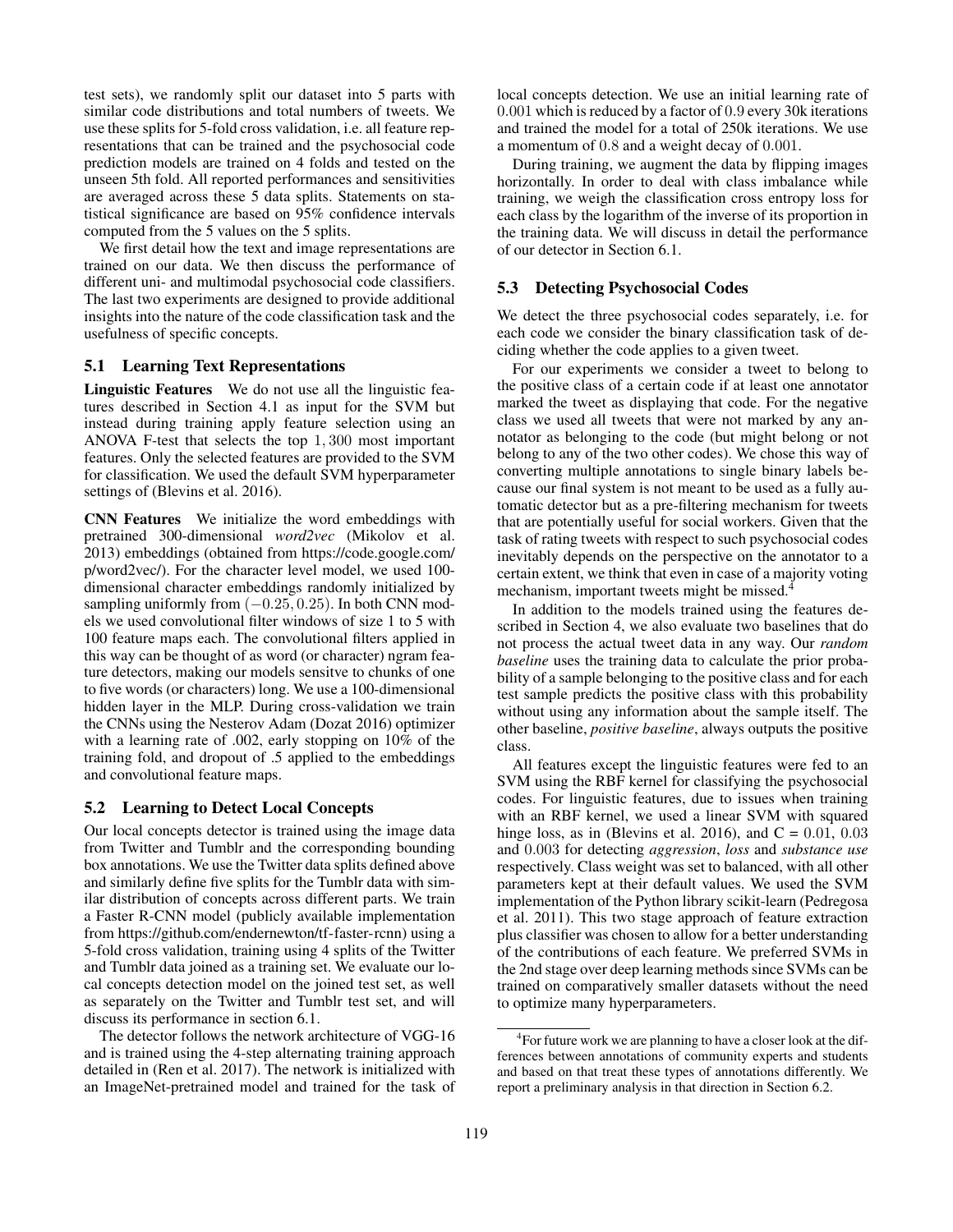| <b>Modality</b><br><b>Features</b> |                          | <b>Fusion</b>            | Aggression        |      |      | Loss    |      |      | <b>Substance Use</b> |         |      | mAP  |      |         |         |
|------------------------------------|--------------------------|--------------------------|-------------------|------|------|---------|------|------|----------------------|---------|------|------|------|---------|---------|
|                                    |                          |                          | P                 | R    | F1   | AP      | P    | R    | F1                   | AP      | P    | R    | F1   | AP      |         |
|                                    | - (random baseline)      | ۰.                       | 0.25              | 0.26 | 0.26 | 0.26    | 0.17 | 0.17 | 0.17                 | 0.20    | 0.18 | 0.18 | 0.18 | 0.20    | 0.23    |
|                                    | - (positive baseline)    | $\overline{\phantom{a}}$ | 0.25              | .00  | 0.40 | 0.25    | 0.21 | 1.00 | 0.35                 | 0.22    | 0.20 | 0.00 | 0.33 | 0.20    | 0.22    |
| text                               | linguistic features      | -                        | 0.35              | 0.34 | 0.34 | 0.31    | 0.71 | 0.47 | 0.56                 | 0.51    | 0.25 | 0.53 | 0.34 | 0.24    | 0.35    |
| text                               | CNN-char                 | ٠                        | 0.37              | 0.47 | 0.39 | 0.36    | 0.75 | 0.66 | 0.70                 | 0.77    | 0.27 | 0.32 | 0.29 | 0.28    | 0.45    |
| text                               | CNN-word                 | $\overline{\phantom{a}}$ | 0.39              | 0.46 | 0.42 | 0.41    | 0.71 | 0.65 | 0.68                 | 0.77    | 0.28 | 0.30 | 0.29 | 0.31    | 0.50    |
| text                               | all textual              | early                    | $0.\overline{40}$ | 0.46 | 0.43 | 0.42    | 0.70 | 0.73 | 0.71                 | 0.81    | 0.25 | 0.37 | 0.30 | 0.30    | 0.51    |
| text                               | all textual              | late                     | 0.43              | 0.41 | 0.42 | 0.42    | 0.69 | 0.65 | 0.67                 | 0.79    | 0.29 | 0.37 | 0.32 | 0.32    | 0.51    |
| image                              | inception global         | $\overline{\phantom{a}}$ | 0.43              | 0.64 | 0.51 | 0.49    | 0.38 | 0.57 | 0.45                 | 0.43    | 0.41 | 0.62 | 0.49 | 0.48    | 0.47    |
| image                              | Faster R-CNN local (0.1) | $\overline{\phantom{a}}$ | 0.43              | 0.64 | 0.52 | 0.47    | 0.28 | 0.56 | 0.37                 | 0.31    | 0.44 | 0.30 | 0.35 | 0.37    | 0.38    |
| image                              | Faster R-CNN local (0.5) | ٠                        | 0.47              | 0.48 | 0.47 | 0.44    | 0.30 | 0.39 | 0.33                 | 0.31    | 0.46 | 0.12 | 0.19 | 0.30    | 0.35    |
| image                              | all visual               | early                    | 0.49              | 0.62 | 0.55 | $0.55*$ | 0.38 | 0.57 | 0.45                 | 0.44    | 0.41 | 0.59 | 0.48 | 0.48    | 0.49    |
| image                              | all visual               | late                     | 0.48              | 0.51 | 0.49 | 0.52    | 0.40 | 0.51 | 0.44                 | 0.43    | 0.47 | 0.52 | 0.50 | $0.51*$ | 0.49    |
| image+text                         | all textual + visual     | early                    | 0.48              | 0.51 | 0.49 | 0.53    | 0.72 | 0.73 | 0.73                 | $0.82*$ | 0.37 | 0.53 | 0.43 | 0.45    | 0.60    |
| image+text                         | all textual + visual     | late                     | 0.48              | 0.44 | 0.46 | 0.53    | 0.71 | 0.67 | 0.69                 | 0.80    | 0.44 | 0.43 | 0.43 | 0.48    | $0.60*$ |

Table 2: Results for detecting the psychosocial codes: aggression, loss and substance use. For each code we report precision (P), recall (R), F1-scores (F1) and average precision (AP). The last column describes overall performance in terms of mean average precision (mAP) across all three codes. Numbers shown are mean values of 5-fold cross validation performances. The highest performance (based on AP) for each code is marked with an asterisk. In bold we highlight all performances not significantly worse than the highest one (based on statistical testing with 95% confidence intervals).

For all models we report results with respect to the following metrics: precision, recall and F1-score (always on positive class), and average precision (using detector scores to rank output). The former 3 measures are useful to form an intuitive understanding of the performances, but for drawing all major conclusions we rely on average precision, which is an approximation of the area under the entire precisionrecall curve, as compared to measurement at only one point.

The results of our experiments are shown in Table 2. Our results indicate that image and text features play different roles in detecting different psychosocial codes. Textual information clearly dominates the detection of code *loss*. We hypothesize that loss is better conveyed textually whereas substance use and aggression are easier to express visually. Qualitatively, the linguistic features with the highest magnitude weights (averaged over all training splits) in a linear SVM bear this out, with the top five features for loss being i) *free*, ii) *miss*, iii) *bro*, iv) *love* v) *you*; the top five features for substance use being i) *smoke*, ii) *cup*, iii) *drank*, iv) *@mention* v) *purple*; and the top five features for aggression being i) *Middle Finger Emoji*, ii) *Syringe Emoji*, iii) *opps*, iv) *pipe* v) *2017*. The loss features are obviously related to the death or incarceration of a loved one (e.g. *miss* and *free* are often used in phrases wishing someone was freed from prison). The top features for aggression and substance use are either emojis which are themselves pictographic representations, i.e. not a purely textual expression of the code, or words that reference physical objects (e.g. *pipe, smoke, cup*) which are relatively easy to picture.

Image information dominates classification of both the *aggression* and *substance use* codes. Global image features tend to outperform local concept features, but combining local concept features with global image features achieves the best image-based code classification performance. Importantly, by fusing both image and text features, the combined detector performs consistently very well for all three codes, with the mean average precision (mAP) across the three codes being 0.60, compared to 0.51 for the text only

detector and 0.49 for the image only detector. This demonstrates a relative gain in mAP of around 20% of the multimodal approach over any single modality.

### 5.4 Sensitivity Analysis

We performed additional experiments to get a better understanding of the usefulness of our local visual concepts for the code prediction task. For sensitivity analysis we trained linear SVMs on psychosocial code classification, using as features either the local visual concepts detected by Faster R-CNN or the ground truth visual concepts. In general, the sensitivity score of any input feature  $x$  is calculated as the partial derivative of the model's output with respect to  $x$  and thus quantifies how changes in  $x$  affect the model's decision. In our case, these partial derivatives correspond to the coefficients of the linear SVM (due to linearity of the model). All reported sensitivity scores are average values of the corresponding coefficients of the linear SVM, computed across the 5 folds used for the code detection experiments. Results from this experiment can be found in Table 3.

From classification using ground truth visual features we see that for detecting *aggression*, the local visual concepts *handgun* and *long gun* are important, while for detecting *substance use*, the concepts *marijuana*, *lean*, *joint* are most significant. For the code *loss*, *marijuana* as the most relevant visual concept correlates negatively with *loss*, but overall, significance scores are much lower.

Interestingly, the model that uses the higher detection score threshold of 0.5 for the local visual concept detection behaves similarly to the model using ground truth annotations, even though the classification performance is better with the lower threshold. This could indicate that using a lower threshold makes the code classifier learn to exploit false alarms of the concept detector.

However, it needs to be mentioned that sensitivity analysis can only measure how much the respective classifier relies on the different parts of the input, given the respective overall setting. This can provide useful information about which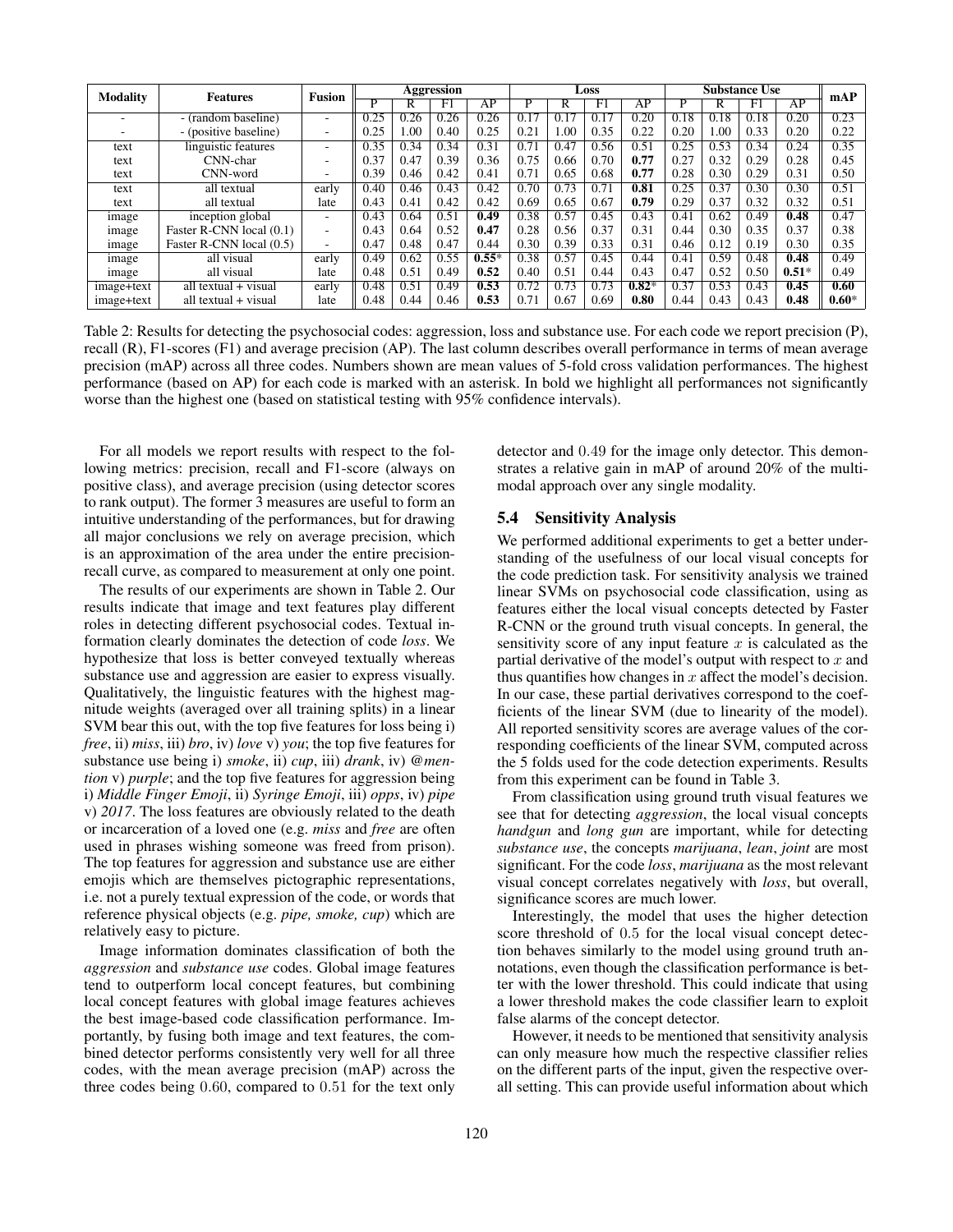| Concept      | Aggression |         |         |         | Loss    |         | <b>Substance Use</b> |         |         |  |
|--------------|------------|---------|---------|---------|---------|---------|----------------------|---------|---------|--|
|              | 0.1        | 0.5     | GT      | 0.1     | 0.5     | GT      | 0.1                  | 0.5     | GТ      |  |
| handgun      | 0.73       | 0.93    | 1.05    | 0.06    | 0.10    | 0.06    | 0.06                 | 0.09    | 0.11    |  |
| long gun     | 0.26       | 0.91    | 1.30    | $-0.17$ | 0.14    | 0.14    | 0.42                 | 0.04    | $-0.47$ |  |
| joint        | 0.42       | $-0.08$ | 0.05    | $-0.15$ | 0.00    | 0.10    | 0.25                 | 1.3     | 1.41    |  |
| marijuana    | 0.17       | 0.18    | 0.12    | $-0.19$ | $-0.45$ | $-0.35$ | 0.93                 | 1.29    | 1.47    |  |
| person       | 0.34       | $-0.01$ | $-0.17$ | 0.11    | 0.10    | 0.12    | 0.04                 | 0.28    | $-0.01$ |  |
| tattoo       | $-0.11$    | $-0.09$ | 0.01    | $-0.02$ | 0.03    | $-0.03$ | 0.04                 | 0.06    | $-0.02$ |  |
| hand gesture | 0.20       | 0.67    | 0.53    | $-0.01$ | 0.12    | 0.05    | 0.01                 | 0.06    | $-0.02$ |  |
| lean         | $-0.07$    | 0.03    | $-0.28$ | $-0.20$ | $-0.06$ | $-0.14$ | 0.68                 | 0.59    | 1.46    |  |
| money        | $-0.06$    | 0.06    | $-0.02$ | 0.00    | $-0.01$ | $-0.01$ | 0.18                 | $-0.04$ | $-0.19$ |  |
| F1           | 0.51       | 0.46    | 0.65    | 0.37    | 0.33    | 0.38    | 0.34                 | 0.17    | 0.76    |  |
| AP           | 0.41       | 0.39    | 0.54    | 0.29    | 0.28    | 0.30    | 0.33                 | 0.27    | 0.72    |  |

Table 3: Sensitivity of visual local concept based classifiers with respect to the different concepts. For each of the three psychosocial codes, we include two versions that use detected local concepts ("0.1" and "0.5", where the number indicates the detection score threshold) and one version that uses local concept annotations as input ("GT").

parts are *sufficient* for obtaining comparable detection results, but there is no guarantee that the respective parts are also *necessary* for achieving the same classification performance. For example, imagine that two hypothetical concepts A and B correlate perfectly with a given class and a detector for this class is given both concepts as input. The detector could make its decision based on A alone, but A is not really necessary since the same could be achieved by using B instead. For this reason, we ran an ablation study to get quantitative measurements on the necessity of local visual concepts for code classification.

#### 5.5 Ablation Study

In our ablation study we repeated the psychosocial code classification experiment using ground truth local visual concepts as features, excluding one concept at a time to check how this affects overall performance of the model.

We found that for *aggression*, removing the concepts *handgun* or *hand gesture* leads to the biggest drops in performance, while for *substance use*, the concepts *joint*, *marijuana* and *lean* are most important. For *loss*, removal of none of the concepts causes any significant change. See Table 4 for further details.

## 6 Open Challenges

In this section, we provide a more in-depth analysis of what makes our problem especially challenging and how we plan to address those challenges in the future.

### 6.1 Local Concepts Analysis

We report in Table 5 the average precision results of our local concept detection approach on the "Complete" test set, i.e. joining data from both Twitter and Tumblr, and separately on the Twitter and Tumblr test sets. We compute the average precision on each test fold separately and report the average and standard deviation values over the 5 folds. When looking at the results on the "Complete" test set, we see average precision values ranging from 0.26 on *tattoo* to

| <b>Removed Concept</b> |         | Aggression | <b>Substance Use</b> |         |  |  |
|------------------------|---------|------------|----------------------|---------|--|--|
|                        | F1      | AP         | F1                   | AP      |  |  |
| handgun                | $-0.10$ | $-0.15$    | $-0.01$              | 0.01    |  |  |
| long gun               | $-0.01$ | $-0.01$    | $-0.00$              | $-0.00$ |  |  |
| joint                  | 0.00    | $-0.00$    | $-0.35$              | $-0.28$ |  |  |
| marijuana              | 0.00    | 0.00       | $-0.09$              | $-0.09$ |  |  |
| person                 | $-0.01$ | $-0.01$    | $-0.01$              | $-0.00$ |  |  |
| tattoo                 | 0.00    | 0.00       | 0.01                 | $-0.00$ |  |  |
| hand gesture           | $-0.13$ | $-0.09$    | 0.00                 | 0.00    |  |  |
| lean                   | $-0.00$ | 0.00       | $-0.07$              | $-0.07$ |  |  |
| money                  | 0.00    | 0.00       | 0.00                 | 0.00    |  |  |

Table 4: Differences in psychosocial code detection performance of detectors with specific local concepts removed as compared to a detector that uses all local concept annotations. (Numbers less than 0 indicate that removing the concept reduces the corresponding score.) Bold font indicates that the respective number is significantly less than 0. For the code loss none of the numbers was significantly different from 0, hence we decided to not list them in this table.

0.80 for *person* and the mean average precision of 0.54 indicating a rather good performance. This results on the "Complete" test set hides two different stories, however, as the performance is much lower on the Twitter test set (mAP of 0.29) than on the Tumblr one (mAP of 0.81).

As detailed in Section 3.4, we have crawled additional images, especially targeting the concepts with a low occurrence count in Twitter data as detailed in Table 1. However, crawling images from Tumblr targeting keywords related to those concepts lead us to gather images where the target concept is the main subject in the image, while in our Twitter images they appear in the image but are rarely the main element in the picture. Further manually analyzing the images crawled from Twitter and Tumblr, we have confirmed this "domain gap" between the two sources of data that can explain the difference of performance. This puts in light the challenges associated with detecting these concepts in our Twitter data. We believe the only solution is therefore to gather additional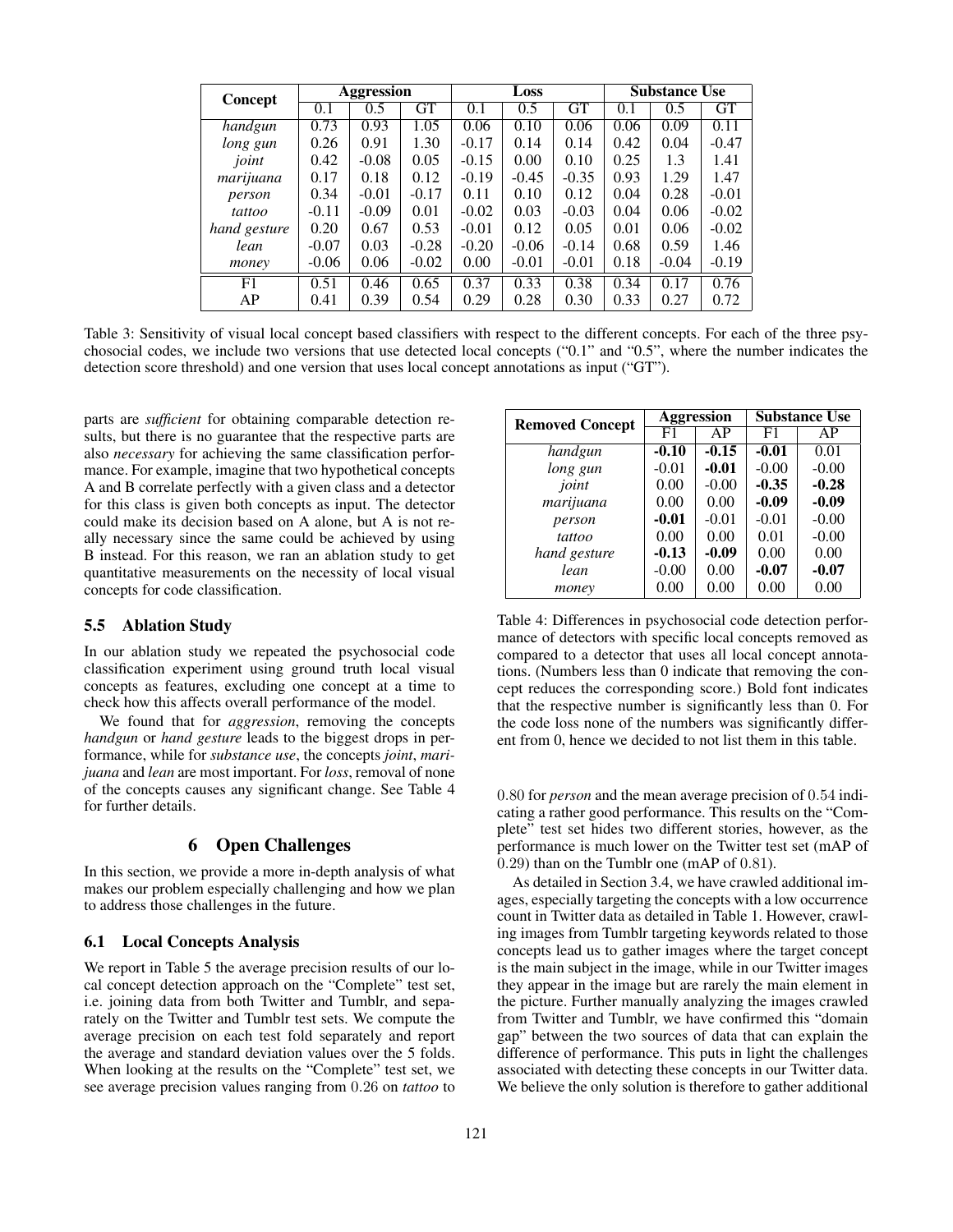| <b>Concept</b> | Complete        | <b>Twitter</b>  | <b>Tumblr</b>   |  |  |
|----------------|-----------------|-----------------|-----------------|--|--|
|                | $AP + SD$       | $AP + SD$       | $AP + SD$       |  |  |
| handgun        | $0.30 + 0.07$   | $0.13 + 0.02$   | $0.74 + 0.11$   |  |  |
| long gun       | $0.78 + 0.03$   | $0.29 \pm 0.41$ | $0.85 + 0.05$   |  |  |
| joint          | $0.30 + 0.07$   | $0.01 + 0.01$   | $0.57 + 0.04$   |  |  |
| marijuana      | $0.73 + 0.08$   | $0.28 + 0.17$   | $0.87 \pm 0.09$ |  |  |
| person         | $0.80 \pm 0.03$ | $0.80 + 0.03$   | $0.95 \pm 0.03$ |  |  |
| tattoo         | $0.26 \pm 0.06$ | $0.08 \pm 0.02$ | $0.84 \pm 0.06$ |  |  |
| hand gesture   | $0.27 + 0.05$   | $0.28 + 0.04$   | $0.83 + 0.29$   |  |  |
| lean           | $0.78 \pm 0.07$ | $0.38 \pm 0.15$ | $0.87 \pm 0.03$ |  |  |
| money          | $0.60 \pm 0.02$ | $0.35 \pm 0.08$ | $0.73 \pm 0.05$ |  |  |
| mAP            | $0.54 \pm 0.01$ | $0.29 + 0.05$   | $0.81 \pm 0.02$ |  |  |

Table 5: Local concepts detection performance.

images from Twitter from similar users. This will be part of the future work of this research.

The local concepts are highly relevant for the detection of the codes *aggression* and *substance use* as it can be highlighted in the column GT in Table 3 and from the ablation study reported in Table 4. The aforementioned analysis of the local concepts detection limitation on the Twitter data explains why the performance using the detected concepts is substantially lower than when using ground truth local concepts. We will therefore continue to work on local concepts detection in the future as we see they could provide significant help in detecting these two codes and also because they would help in providing a clear interpretability of our model.

#### 6.2 Annotation Analysis

In order to identify factors that led to divergent classification between social work annotators and domain experts, we reviewed 10% of disagreed-upon tweets with domain experts. In general, knowledge of local people, places, and behaviors accounted for the majority of disagreements (Patton et al. 2019a). In particular, recognizing and having knowledge of someone in the image (including their reputation, gang affiliation, and whether or not they had been killed or incarcerated) was the most common reason for disagreement between our annotators and domain experts. Less commonly, identifying or recognizing physical items or locations related to the specific cultural context of the Chicago area (e.g., a home known to be used in the sale of drugs) also contributed to disagreement. The domain experts' nuanced understanding of hand signs also led to a more refined understanding of the images, which variably increased or decreased the perceived level of aggression. For example, knowledge that a certain hand sign is used to disrespect a specific gang often resulted in increased perceived level of aggression. In contrast, certain hand gestures considered to be disrespectful by our social work student annotators (e.g., displaying upturned middle fingers) were perceived to be neutral by domain experts and therefore not aggressive. Therefore, continuous exchange with the domain experts is needed to always ensure that the computer scientists are aware of all these aspects when further developing their methods.

## 6.3 Ethical Implications

Our team was approached by violence outreach workers in Chicago to begin to create a computational system that would enhance violence prevention and intervention. Accordingly, our automatic vision and textual detection tools were created to assist social workers in their efforts to understand and prevent community violence through social media, but not to optimize any systems of surveillance. This shift away from identifying potentially violent users to understanding pathways to violent online content highlights systemic gaps in economic, educational, and health-related resources that are often root causes to violent behavior. Our efforts for ethical and just treatment of the users who provide our data include removal of identifying information during presentation of work (e.g., altering text to eliminate searchability), the inclusion of Chicago-based community members as domain experts in the analysis and validation of our findings, only sharing the data with researchers who sign our ethical guidelines, and only releasing tweet IDs instead of actual tweet contents. Our long term efforts include using multimodal analysis to enhance current violence prevention efforts by providing insight into social media behaviors that may shape future physical altercations.

## 7 Conclusion

We have introduced the problem of multimodal social media analysis for gang violence prevention and presented a number of automatic detection experiments to gain insights into the expression of *aggression*, *loss* and *substance use* in tweets coming from this specific community, measure the performance of state-of-the-art methods on detecting these codes in tweets that include images, and analyze the role of the two modalities text and image in this multimodal tweet classification setting.

We proposed a list of general-purpose local visual concepts and showed that despite insufficient performance of current local concept detection, when combined with global visual features, these concepts can help visual detection of *aggression* and *substance use* in tweets. In this context we also analyzed in-depth the contribution of all individual concepts.

In general, we found the relevance of the text and image modalities in tweet classification to depend heavily on the specific code being detected, and demonstrated that combining both modalities leads to a significant improvement of overall performance across all 3 psychosocial codes.

Findings from our experiments affirm prior social science research indicating that youth use social media to respond to, cope with, and discuss their exposure to violence. Human annotation, however, remains an important element in vision detection in order to understand the culture, context and nuance embedded in each image. Hence, despite promising detection results, we argue that psychosocial code classification is far from being solved by automatic methods. Here our interdisciplinary approach clearly helped to become aware of the whole complexity of the task, but also to see the broader context of our work, including important ethical implications which were discussed above.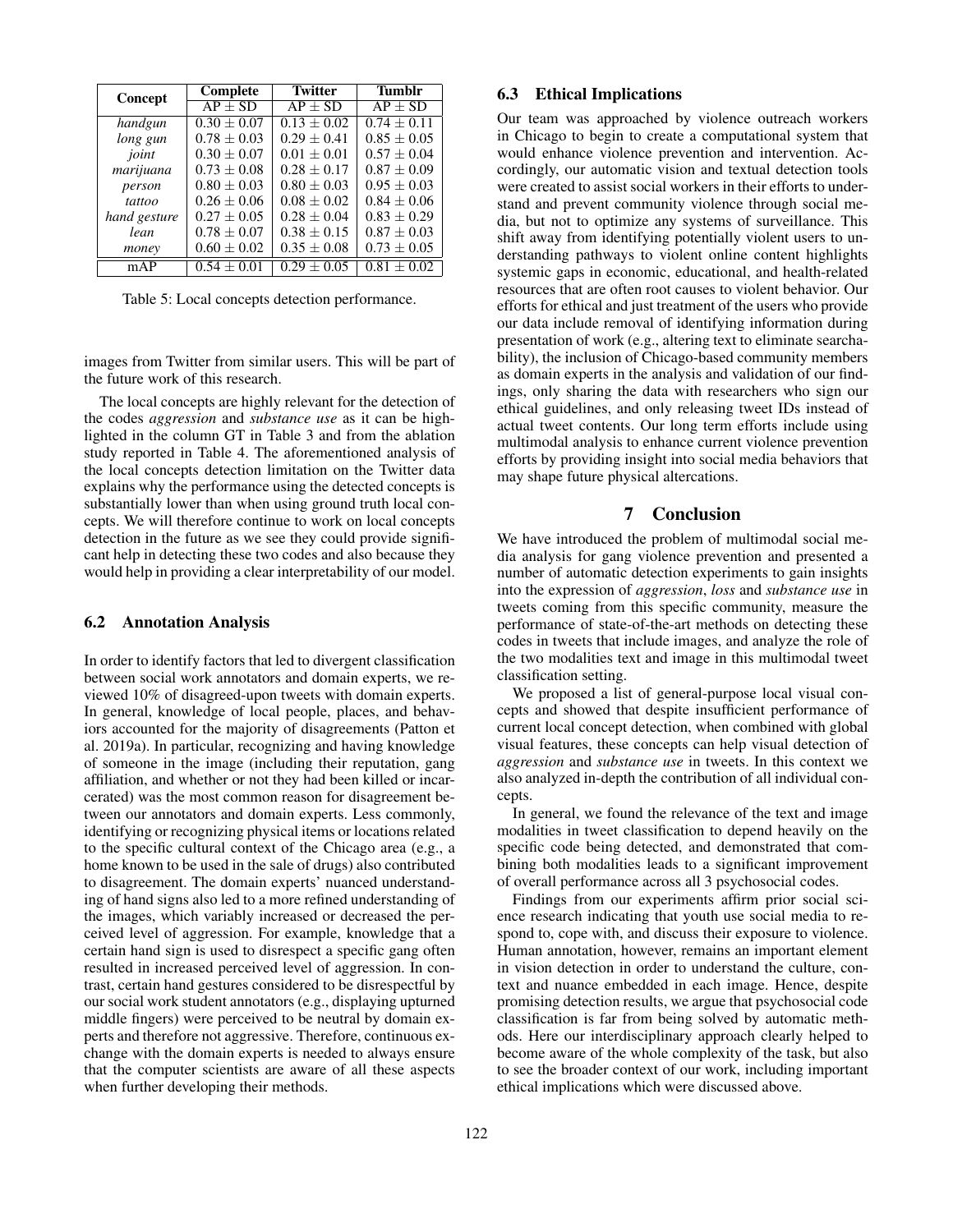## Acknowledgments

During some of this work the first author was staying at Columbia University. This research stay was supported by a fellowship within the FITweltweit programme of the German Academic Exchange Service (DAAD). Furthermore, we would like to thank the reviewers for their valuable feedback. Last but not least, we thank all our annotators: Allison Aguilar, Rebecca Carlson, Natalie Hession, Chloe Martin, Mirinda Morency.

### References

Atkinson, R., and Flint, J. 2001. Accessing hidden and hardto-reach populations: Snowball research strategies. *Social Research Update* 33.

BBC World News. 2017. *Click, Pre Crime, Chicago's crime-predicting software*. http://www.bbc.co.uk/ programmes/p052fll7.

Blevins, T.; Kwiatkowski, R.; Macbeth, J.; McKeown, K.; Patton, D.; and Rambow, O. 2016. Automatically processing tweets from gang-involved youth: Towards detecting loss and aggression. In *Proceedings of COLING 2016, the 26th International Conference on Computational Linguistics: Technical Papers*, 2196–2206.

Citizens Crime Commission of New York City. 2017a. *E-Responder: a brief about preventing real world violence using digital intervention*. www.nycrimecommission.org/pdfs/ e-responder-brief-1.pdf.

City of Chicago. 2017b. *Strategic Subject List*. https://data.cityofchicago.org/Public-Safety/ Strategic-Subject-List/4aki-r3np.

Dai, J.; Li, Y.; He, K.; and Sun, J. 2016. R-fcn: Object detection via region-based fully convolutional networks. In *Advances in neural information processing systems*, 379–387.

Deng, J.; Dong, W.; Socher, R.; Li, L.-J.; Li, K.; and Li, F.-F. 2009. Imagenet: A large-scale hierarchical image database. In *CVPR*, 248–255. IEEE Computer Society.

Dozat, T. 2016. Incorporating nesterov momentum into adam. Technical report, Stanford University.

Everingham, M.; Van Gool, L.; Williams, C. K. I.; Winn, J.; and Zisserman, A. 2010. The pascal visual object classes (voc) challenge. *International Journal of Computer Vision* 88(2):303–338.

Gerber, M. S. 2014. Predicting crime using twitter and kernel density estimation. *Decision Support Systems* 61:115 – 125.

Girshick, R. 2015. Fast r-cnn. In *Computer Vision (ICCV), 2015 IEEE International Conference on*, 1440–1448. IEEE.

Hanna, A. 2017. Mpeds: Automating the generation of protest event data. *Deposited at SocArXiv https://osf. io/preprints/socarxiv/xuqmv*.

Huang, J.; Rathod, V.; Sun, C.; Zhu, M.; Korattikara, A.; Fathi, A.; Fischer, I.; Wojna, Z.; Song, Y.; Guadarrama, S.; et al. 2017. Speed/accuracy trade-offs for modern convolutional object detectors. In *IEEE CVPR*.

Kapustin, M.; Ludwig, J.; Punkay, M.; Smith, K.; Speigel, L.; and Welgus, D. 2017. Gun violence in chicago, 2016. *Chicago, IL: University of Chicago Crime Lab*.

Keith, K. A.; Handler, A.; Pinkham, M.; Magliozzi, C.; Mc-Duffie, J.; and O'Connor, B. 2017. Identifying civilians killed by police with distantly supervised entity-event extraction. *arXiv preprint arXiv:1707.07086*.

Kim, Y. 2014. Convolutional neural networks for sentence classification. *arXiv preprint arXiv:1408.5882*.

Lane, J. 2016. The digital street: An ethnographic study of networked street life in harlem. *American Behavioral Scientist* 60(1):43–58.

Lin, T.-Y.; Maire, M.; Belongie, S.; Hays, J.; Perona, P.; Ramanan, D.; Dollár, P.; and Zitnick, C. L. 2014. Microsoft coco: Common objects in context. In *European conference on computer vision*, 740–755. Springer.

Liu, W.; Anguelov, D.; Erhan, D.; Szegedy, C.; Reed, S.; Fu, C.-Y.; and Berg, A. C. 2016. Ssd: Single shot multibox detector. In *European conference on computer vision*, 21– 37. Springer.

Mikolov, T.; Sutskever, I.; Chen, K.; Corrado, G.; and Dean, J. 2013. Distributed representations of words and phrases and their compositionality. In *Proceedings of the 26th International Conference on Neural Information Processing Systems - Volume 2*, NIPS'13, 3111–3119. USA: Curran Associates Inc.

Nellis, A.; Greene, J.; Mauer, M.; and (U.S.), S. P. 2008. *Reducing Racial Disparity in the Criminal Justice System: A Manual for Practitioners and Policymakers*. Sentencing Project.

Patton, D. U.; McKeown, K.; Rambow, O.; and Macbeth, J. 2016. Using natural language processing and qualitative analysis to intervene in gang violence: A collaboration between social work researchers and data scientists. *arXiv preprint arXiv:1609.08779*.

Patton, D. U.; Lane, J.; Leonard, P.; Macbeth, J.; and Smith Lee, J. R. 2017. Gang violence on the digital street: Case study of a south side chicago gang member's twitter communication. *new media & society* 19(7):1000–1018.

Patton, D.; Blandfort, P.; Frey, W.; Gaskell, M.; and Karaman, S. 2019a. Annotating social media data from vulnerable populations: Evaluating disagreement between domain experts and graduate student annotators. In *Proceedings of the 52nd Hawaii International Conference on System Sciences*.

Patton, D.; Blandfort, P.; Frey, W. R.; Gaskell, M.; Schifanella, R.; and Chang, S.-F. 2019b. VATAS: An opensource web platform for visual and textual analysis of social media. *Journal of the Society for Social Work and Research*. In press.

Patton, D. U.; Eschmann, R. D.; and Butler, D. A. 2013. Internet banging: New trends in social media, gang violence, masculinity and hip hop. *Computers in Human Behavior* 29(5):A54–A59.

Pavlick, E.; Ji, H.; Pan, X.; and Callison-Burch, C. 2016. The gun violence database: A new task and data set for nlp.